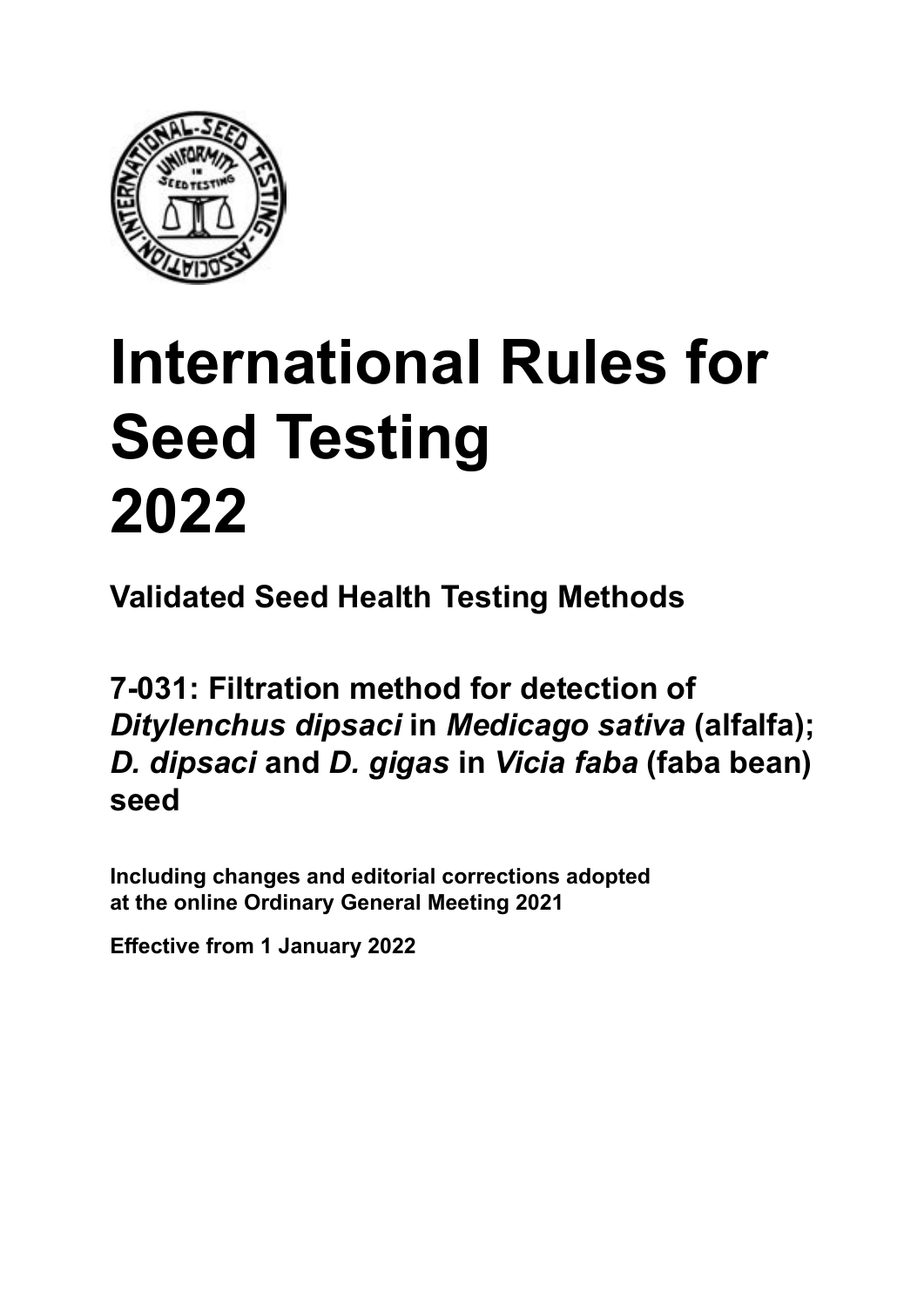### **Validation reports**

See References. Copies are available by e-mail from the<br>ISTA Secretariat at ista.office@ista.ch. ISTA Secretariat at ista.office@ista.ch.

lems relating to this method to the ISTA Seed Health Com-<br>mittee, c/o ISTA Secretariat. mittee, c/o ISTA Secretariat.<br>i Please send comments, suggestions or reports of prob-

### **Limitation de responsabilité Disclaimer**

Whilst ISTA has taken care to ensure the accuracy of the<br>methods and information described in this method description, ISTA shall not be liable for any loss or damage, etc.<br>resulting from the use of this method.<br>. resulting from the use of this method. Whilst ISTA has taken care to ensure the accuracy of the methods and information described in this method descrip-<br>tion, ISTA shall not be liable for any loss or damage, etc. tion, ISTA shall not be liable for any loss or damage, etc.<br>resulting from the use of this method.

### **Medidas de seguridad Sicherheitsmaßnahmen Sécurité Safety precautions**

Ensure you are familiar with hazard data and take Ensure you are familiar with hazard data and take<br>appropriate safety precautions, especially during weighing out of ingredients. It is assumed that persons carrying out this test are in a laboratory suitable for carrying out microbiological procedures and familiar with the principles of Good Laboratory Practice, Good Microbiological Practice, and aseptic techniques. Dispose of all waste materials in an appropriate way (e.g. autoclaving, disinfection) and in accordance with local health, environmental and safety regulations. Glade 7: Validated Deed Health Testing holes by Safety precentions and the Sacrifice of the New York (2022Validated Validated Validated Validated Validated Validated Validated Validated Validated Validated Validated Valida microbiological procedures and familiar with the principles<br>of Good Laboratory Practice, Good Microbiological Practice,<br>and aseptic techniques. Dispose of all waste materials in<br>an appropriate way (e.g. autoclaving, disinf fallstoffe sind auf geeignete Weise und entsprechend der vor Ort über der vor Ort über und Umwelt- und Umwelt-<br>Eine und Umwelt-Effective Counter of Nicholas Devel Teach Teach Teach Devel Safety precedutions<br>
Yaristotic energy of Safety precedutions and Safety precedutions of the United Safety precedutions of the United Sementary and Sementary and of Good Laboratory Practice, Good Microbiological Practice,<br>and aseptic techniques. Dispose of all waste materials in<br>an appropriate way (e.g. autoclaving, disinfection) and in Validation reports<br>
Since The Texture 1988 and the system of the Since Theorem and the Since Theorem and the system of the Since The Since The Since The Since The Since The Since The Since The Since The Since The Since The Ensure you are familiar with hazard data and take<br>appropriate safety precautions, especially during weighing<br>out of ingredients. It is assumed that persons carrying<br>out this test are in a laboratory suitable for carrying o

### **Nota sobre el uso de traducciones Anmerkung zur Benutzung der Übersetzungen Note on the use of the translations**

The electronic version of the International Rules for Seed Testing includes the English, French, German and Spanish versions. If there are any questions on interpretation of the ISTA Rules, the English version is the definitive version. The electronic version of the International Rules for Seed Testing includes the English,<br>French, German and Spanish versions. If there are any questions on interpretation of the<br>ISTA Rules, the English version is the defin The electronic version of the International Rules for Seed Testing includes the English,<br>French, German and Spanish versions. If there are any questions on interpretation of the

Published by **Extending Association (ISTA)** The International Seed Testing Association (ISTA) Zürichstr. 50, CH-8303 Bassersdorf, Switzerland

© 2022 International Seed Testing Association (ISTA)

Alle Rechte vorbehalten. Kein Teil dieses Werkes darf in irgendwelcher Form oder durch Online ISSN 2310-3655

All rights reserved. No part of this publication may be reproduced, stored in any retrieval All rights reserved. No part of this publication may be reproduced, stored in any retrieval<br>system or transmitted in any form or by any means, electronic, mechanical, photocopying,<br>recording or otherwise, without prior per recording or otherwise, without prior permis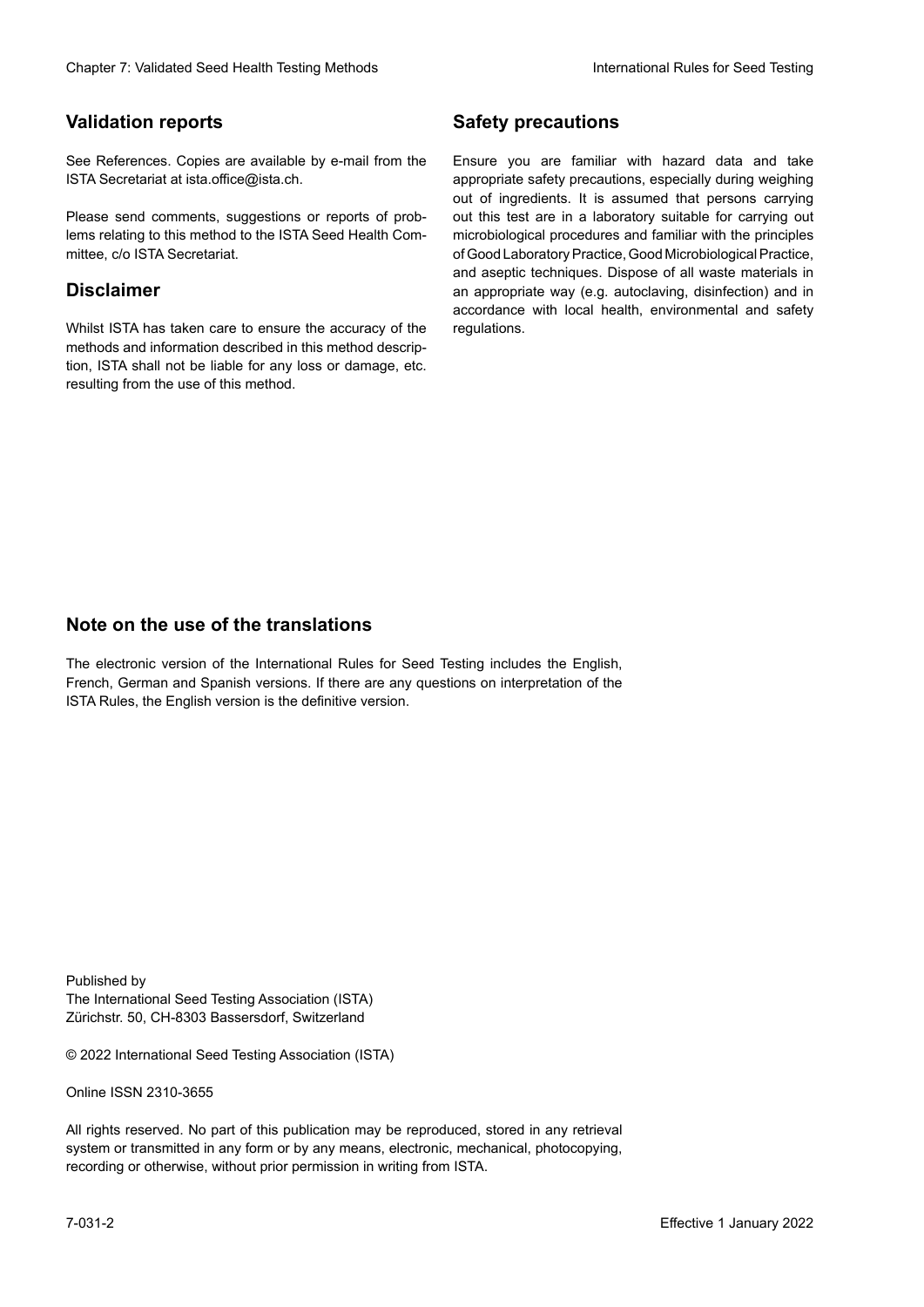# 7-031: Filtration method for detection of *Ditylenchus dipsaci* in *Medicago sativa* (alfalfa); *D. dipsaci* and *D. gigas* in *Vicia faba* (faba bean) seed

**Pathogen(s):** Ditylenchus dipsaci Kuhn, 1857; **Patógeno(s):** *Ditylenchus dipsaci* Kuhn, 1857*; Ditylenchus gigas* n. sp. **Wirtspflanze:** *Medicago sativa L.* und *Vicia faba L* **Host:** *Medicago sativa* L. and *Vicia faba* L. *Ditylenchus gigas* n. sp.  $\mathcal{L}$   $\mathcal{L}$   $\mathcal{L}$   $\mathcal{L}$   $\mathcal{L}$   $\mathcal{L}$   $\mathcal{L}$   $\mathcal{L}$   $\mathcal{L}$   $\mathcal{L}$   $\mathcal{L}$   $\mathcal{L}$   $\mathcal{L}$   $\mathcal{L}$   $\mathcal{L}$   $\mathcal{L}$   $\mathcal{L}$   $\mathcal{L}$   $\mathcal{L}$   $\mathcal{L}$   $\mathcal{L}$   $\mathcal{L}$   $\mathcal{L}$   $\mathcal{L}$   $\mathcal{$ 

- Pedungeu, H., Andre C., Delland, M., Themas  $I^2$ , Wood,  $T^2$  and Grimault,  $V^1$  $\mathbf{r}$ ,  $\mathbf{m}$ ,  $\mathbf{r}$ ,  $\mathbf{r}$ ,  $\mathbf{r}$ ,  $\mathbf{r}$ ,  $\mathbf{r}$ ,  $\mathbf{r}$ ,  $\mathbf{r}$ ,  $\mathbf{r}$ ,  $\mathbf{r}$ ,  $\mathbf{r}$ ,  $\mathbf{r}$ ,  $\mathbf{r}$ ,  $\mathbf{r}$ ,  $\mathbf{r}$ ,  $\mathbf{r}$ ,  $\mathbf{r}$ ,  $\mathbf{r}$ ,  $\mathbf{r}$ ,  $\mathbf{r}$ ,  $\mathbf{r}$ , Authors: Orgeur, G.<sup>1</sup>, Delaunay, A.<sup>1</sup>, Avrillon, M.<sup>1</sup>,  $B_{\text{column}}$   $H_{\text{1}}$ ,  $A_{\text{ndro}}$ ,  $C_{\text{1}}$ ,  $B_{\text{p}}$ lland,  $M_{\text{1}}$ , Thomas Beduneau, H.<sup>1</sup>, Andro, C.<sup>1</sup>, Rolland, M.<sup>1</sup>, Thomas,
- $\frac{1}{1}$  GEVES, 25 rue Georges Morel, CS 90024, 49071  $G.$ , wood, 1. and Grimaan, v. E v E5, 25 rue Geor<br>Beaucouzé, France <sup>1</sup> GEVES, 25 rue Georges Morel, CS 90024, 49071
- beaucouzé, F NIAD, Huntingdon Road, Cambridge, CD3 ULE, UR  $N_{\text{H}}$   $N_{\text{H}}$   $N_{\text{H}}$   $N_{\text{H}}$   $N_{\text{H}}$   $N_{\text{H}}$   $N_{\text{H}}$   $N_{\text{H}}$   $N_{\text{H}}$   $N_{\text{H}}$   $N_{\text{H}}$   $N_{\text{H}}$   $N_{\text{H}}$   $N_{\text{H}}$   $N_{\text{H}}$   $N_{\text{H}}$   $N_{\text{H}}$   $N_{\text{H}}$   $N_{\text{H}}$   $N_{\text{H}}$   $N_{\text{H}}$   $N_{\text{H}}$   $^2$  NIAB, Huntingdon Road, Cambridge, CB3 0LE, UK

#### **History**<br>Revision nistory **Revisionsstand Revision history**

 $Version 1.0, 2018-01-01: New method$ Version 1.0, 2018-01-01: Neue Methode Version  $1.0$ ,  $2018-01-01$ : New method **Historique des révisions** Version 1.0, 2018-01-01: New method

Version 1.1, 2021-01-01: Sample size and Methods revised revised in 1.1, 2021. It is expected with  $\alpha$ 

#### **Antecedentes Hintergrund Background**

Ditylenchus dipsaci is known as the stem and bulb nematode. It occurs in most temperate areas of the world, including the Mediterranean region (Volvas et al., 2011). About 30 different biological races have been identified in many different hosts. Although they are morphologically similar, they are host specific (Esquibet *et al.*, 2003). similar, they are host specific (Esquibet *et al.*, 2003). In 2011, what had previously been identified as 'giant race' (Sturhan and Brzeski, 1991; Kerkoud *et al.*, 2007) race' (Sturhan and Brzeski, 1991; Kerkoud *et al.*, 2007) was genetically characterised and became known as  $\overline{D}$ .<br>*gigas* (Volvas *et al.* 2011) EU phytosanitary rules and gigas (Volvas *et al.*, 2011). EU phytosanitary rules and regulations require that all seed lots for national and<br>international trade must be tested for the presence of *D*.<br>dinsagi and *D* giags on alfalfa. One of the sims of the EU international trade must be tested for the presence of *D*. dipsaci and *D. gigas* on alfalfa. One of the aims of the EU TESTA project (https://secure.fera.defra.gov.uk/testa/) nes in project (imperiosed eineralendigorial testa) method for *Ditylenchus* sp. on alfalfa and faba bean. In *Differenchus* sp. on alfalfa and laba bealf. In  $\alpha$  precist,  $\alpha$  OE VES sieving include was compared to a  $t_{\rm NAD}$  decantation include (GEVES, DGAL MOA 13 and NIAB 013 STNEM beans v5 and described in the<br>EPPO protocol PM 7/87 [1] *Ditylenchus destructor* and EPPO PM 7/87 [1] *Ditylenchus destructor* y *Ditylenchus Ditylenchus destructor* and *Ditylenchus dipsaci*, Bulle-EPPO protocol PM 7/87 [1] *Ditylenchus destructor* and Ditylenchus dipsaci, Bulletin 38, 2008). The GEVES Dilytenchus alpsact, Buttelli 38, 2008). The GEVES<br>method was chosen for the validation test and two different PCR protocols (Kerkoud, 2007; Wood, 2014) method was chosen for the vandation test and two<br>different PCR protocols (Kerkoud, 2007; Wood, 2014)<br>were used to validate results (GEVES, ISHI-Veg/TESTA  $WPS/ISTA 2015$ . In einer Vorunterung sp. ein anarra und raba beurt. In  $t = \frac{1}{2}$  der NIAB der NIAB Dekantiermethode vergliede vergliede vergliede vergliede vergliede vergliede vergliede vergliede vergliede vergliede vergliede vergliede vergliede vergliede vergliede vergliede vergliede verg **Historique** *nematode.* It occurs in most temperate areas of the world, including the Mediterranean region (Volvas *et al.*, 2011). About 30 different biological races have been identified in detection de *Ditylenchus* sp. on ununu una nou ocun. Au a pretest, a GEVES sieving method was compared to a were used to validate results (GEVES, ISHI-Veg/TESTA<br>WP5/ISTA 2015). blanchion Relief Interaction Control Control Control Control Control Control Control Control Control Control Control Control Control Control Control Control Control Control Control Control Control Control Control Control including the Mediterranean region (Volvas *et al*., 2011). NIAB decantation method (GEVES, DGAL MOA 13

#### **Medical problems Safety precautions**

Asegurarse de estar familiarizado con los datos sobre ries-**Sicherheitsmaßnahmen** priate safety precautions. It is assumed that this procegrade survey precumental to the used much and the precedure is being carried out in a Nematology laboratory by aure is seing eurined such in a remateriegy mosturery sy Practice, Good Nematology Practice. This test protocol involves the heating of nematodes on microscope slides,  $B_{\text{S}}$ as part of the examination process. Measures to reduce the risk of shattering the glass are outlined at that stage in ción. Las medidas procedure. Las medidas para reducir el riesgo de trizar el vidrio de trizar el vidrio de tri **Mesures de sécurité** Ensure you are familiar with hazard data and take approdure is being carried out in a Nematology laboratory by<br>persons familiar with the principles of Good Laboratory<br>Prostice. Good Nematology Prostice. This test matereal the procedure.

the procedure.<br>D. dipsaci is a quarantine pest in some areas of the world on alfalfa seeds (EPPO A2 list no. 174, EU Annexe designation: Il/Council Directive 2000/29/CE Chapter II a.4) and should be handled according to each country's regulations (CCP). *D. dipsaci* is a quarantine pest in some areas of the world on alralia seeds (EPPO A2 list no. 174, EU Annexe<br>designation: Il/Council Directive 2000/29/CE Chapter II<br>a.4) and should be handled according to each country's<br>regulations (CCP).<br>Dispose of all waste materials in an designation: II/Council Directive 2000/29/CE Chapter II

Dispose of all waste materials in an appropriate way (e.g. autoclaving, disinfection) and in accordance with local health, environmental and safety regulations.

## **Ethidium bromide**

Ethidium bromide is carcinogenic. If possible, use an alum bromide according to safety instructions. It is recomum bromide according to safety instructions. It is recom-<br>mended to work with solution instead of powder. Some considerations are mentioned below. ternative chemical, e.g. Gel Red<sup>TM</sup> (Biotium). Use ethidi-

- · Consult the Material Safety Data Sheet on ethidium bromide before using the chemical. bromide before using the chemical.<br>• Always wear personal protective equipment when
- handling ethidium bromide. This includes wearing a<br>lab coat, nitrile gloves and closed toe shoes lab coat, nitrile gloves and closed toe shoes.
- Leave lab coats, gloves, and other personal protective equipment in the lab once work is complete to prevent polynten de nitre de nitrius e nitrius e nitrius. ente opteur en emanam oromnae en eman enommeuro behave the series of the state of the series of the series  $\frac{1}{k}$ bromide bevor die Chemikalie verwendet wird. en nitrius et de chaussures à bout fermée. the spread of ethidium bromide or other chemicals<br>suited the leb outside the lab.
- All work with ethidium bromide is to be done in an 'ethidium bromide' designated area in order to keep etinium otomice designated area in order to keep ethidium bromide contamination to a minimum.
- $\epsilon$ undium bronnuc contamination to a minimum. • Also read and take into account safety precautions inciuded in any commercial kit used. Also read and take mo account safety precadinois in-<br>cluded in any commercial kit used.

#### etidio lo más baja posible. Ultraviolet light **au minimum la contamination** au

guridad incluidas en cualquier kit comercial utilizado. • Alle Arbeiten mit Ethidiumbromid sind in einem Ultraviolet (UV) light must not be used without appropriate precautions. Ensure that UV protective eyewear is utilised when working with ethidium bromide.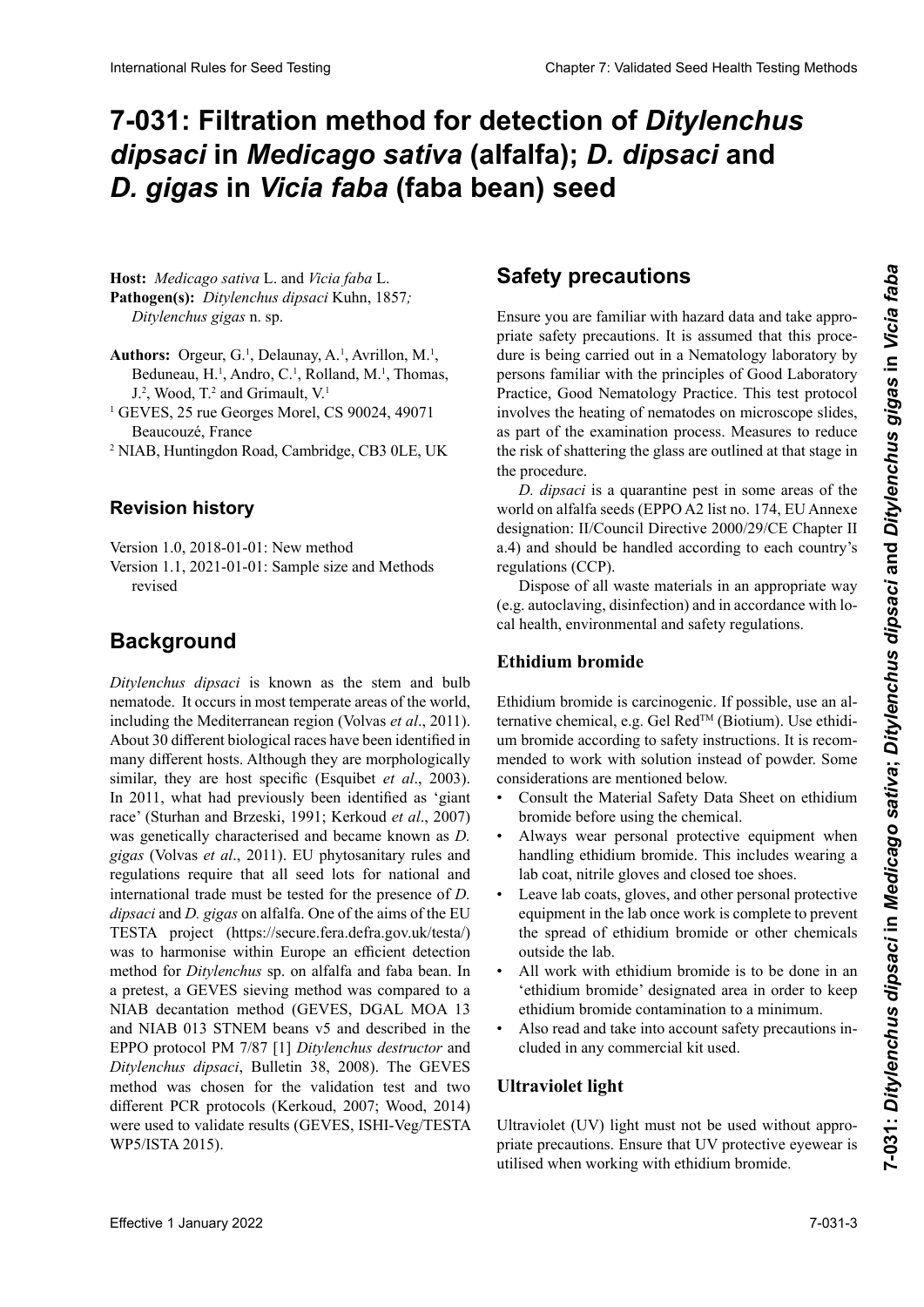# **Luz ultravioleta** • Ergänzend sind die Sicherheitshinweise in den jeweili-**Lumière ultraviolette Treated seed**

This method has been shown to be suitable for the detection of *Ditylenchus* spp. on treated seed using<br>physical treatment in the TESTA project. (Definition of physical treatment in the TESTA project. (Definition of we which a seed for is sabjected, mordanig seed codings.<br>See 7.2.3.) treatment: any process, physical, biological or chemical, to which a seed lot is subjected, including seed coatings. UV-Schutzbrille verwendet wird.  $\frac{1}{2}$ 

#### de *Ditylenchus* spp. en semilla tratada usando tratamiento físico en el proyecto TESTA. (Definición de tratamiento: **Sample size**<br>
Il a été méthode est adaptée pour la détection de la détection de la détection de la détection de la détection de la

The sample (total number of seeds tested) and subsample size to be tested depend on the desired tolerance standard nachweis von *Dieste depend on the desired toterance standard*<br>(maximum acceptable number of seeds infested) nematodes per sample which ca bean with a detection limit of 1.5 nematodes per  $100 \text{ g}$  in the seed lot and a zero tolerance, is 900 g, using ISTA sampling methodology calculation adapted to sieving sampling methodology calculation adapted to sleving<br>method (Macarthur *et al.*, TESTA Deliverable 2.4). The minimum sample size should be 100 g of seeds for alfalfa and 300 g for faba bean (TESTA WP2-Sampling), and minimum sample size should be 100 g of seeds for alfalfa<br>and 300 g for faba bean (TESTA WP2-Sampling), and<br>the maximum subsample size should be 100 g of seeds for alfalfa and 300 g for faba bean. The whole sample is es de 900 g, usando la metodología de cálculo de cálculo de cálculo de muestre o de muestre o de muestre o de Clearlor 7. Validated Post Postin Forica brief international control of the state of the state of the state of the state of the state of the state of the state of the state of the state of the state of the state of the st and detection limit (theoretical minimum number of and detection film (dicoretical filminium fiumoci of nematodes per sample which can be detected). An example of a recommended minimum sample size for faba<br>have with a detection limit of 1.5 nometedes new 100 site Chaos 7 Voldskel Seel Heell Twing Modus<br>
Treat decided see the the material factor in the material field and the material field and the material of the material of the material field of the material of the material of the mite de détection de 1,5 nématodes par 100 g dans un lot de semences et une toulerance de 0 est 900 g, en utilisant la propriet de 1,6 nématodes et une touler de 0 est 900 g, en utilisant la propriet de 1,6 nématodes et un Cleares 7: Walisters is the result of the state of the state of the state of the state of the state of the state of the state of the state of the state of the state of the state of the state of the state of the state of t Effective 1 University of 100 ml 1.7 Tracking counter the base of the satisfaction of the *Diversion Complement* and the *Construction* of the *Construction* of the *Construction* of the *Construction* of the *Constructio* tested.

#### TESTA Deliverable 2.4). El tamaño mínimo de muestra **de ser 100 g de alfalfa y 300 g de filtration de calcul d'échantillonage de l'ISTA adaptée à la méthode de l'ISTA de l'ISTA adaptée à la méthode de l'ISTA adaptée à la méthode de l'ISTA DE l'ISTA DE l'ISTA DE l'ISTA DE l'**

- Reference material: known nematode of *D. dipsaci* and D. gigas or standardised reference material for alfalfa and 300 g for faba bean. The whole sample is<br>tested.<br>**Materials**<br>**Reference material:** known nematode of *D. dipsaci* and<br>*D. gigas* or standardised reference material
- **Containers:** plastic basin with a capacity of 1000 ml<br>maximum maximum entry and 300 g für Fababohne betragen and 300 g für Fababohne betragen and 300 g für Fababohne betragen and 300 g für Fababohne betragen and 300 g für Fababohne betragen and 300 g für Fababohne betragen and 300 g
- **Sieves:** 250 µm sieve cover with soft filter paper and 20  $\mu$ m mesh sieve
- **Material de referencia:** nematodo conocido de *D. dipsaci* Fababohne betragen. Die gesamte Probe wird untersucht. **Matériel Plate:** 9 cm diameter glass Petri dish
- **Rinse:** pipette with tap water
- **Observation:** stereo-microscope and microscope, slide **Discription:** step of meroscope and increase pe, since and coverslide

Harvest of nematodes: hair, eyelash, hair brush device **Reference of a malla de 20 kmalla de 20 kmalla de la plastique de la plastique de la plastique d'une contenance de la plastique d'une contenance de la plastique d'une contenance de la plastique d'une contenance de la plas Place diameter and chemicals:** The Text proportion

- **Extra metodoles:** 1.5 mi, 6.2 mi<br>Mianalitan pipettas: 0.0 Cilean **Observation: Piperces.** e.g. Observation, porta service **Microliter pipettes:** e.g. Gilson, Finn, with sterile filtered tips  $(1-1000 \mu l)$
- mercu ups (1–1000 µm)<br>**DNA extraction:** Two kits were used during validation **PIVA CAU ACHOII.** TWO KIIS WELC USED DUITING VANDATION  $\alpha$  permierres  $\alpha$  matherey protocol 'animal tissue' and Qiagen blood and tissue kit. An equivalent kit may be used if validated by the laboratory applying the method.  $\Lambda$  call action. Experiments – Macheley Nager Nucleos **PINA CALLACTION.** TWO KILS V experiments – Macherey Nagel NucleoSpin Tissue,

### **Conventional thermocycler**<br> **Eau ultra-pure et products chimiques et products chimiques et products chimiques et products chimiques et produits chimiques et produits chimiques et produits chimiques et produits chimiques e**

**Electrophoresis equipment:** 1.5–2 % agarose gels

**DNA visualising system:** BET or analogue reagent, UV imaging apparatus PCR primers (Kerkoud et al., 2007 based on two **PCR primers** (Kerkoud *et al.*, 2007 based on two forward primers (DdpS1 and DdpS2) and one reverse (rDNA2)):

Forward: DdpS1 (5'-TGGCTGCGTTGAAGA-GAACT-3') is specific to *D. dipsaci*, while DdpS2 (5'-CGATCAACCAAAACACTAGGAATT-3') anneal to both *D. dipsaci* and *D. gigas*; Reverse: rDNA2 (5'-TTTCACTCGCCGTTACTAA-<br>GG-3') rDNA2 can be used with rDNA1 5'-TTGAT-GG-3') rDNA2 can be used with rDNA1 5'-TTGAT-TACGTCCCTGCCCTTT-3' (Vrain *et al.*, 1992) as a  $F_{\text{R}}$  rematode amplification control GAACT-3') es específico para *D. dipsaci*, mientras nematode amplification control Bildwieder der <sub>Bild</sub>wiedergabet<br>Geskiedenis  $f(x) = \frac{1}{2}$  and  $\frac{1}{2}$  and  $\frac{1}{2}$  control nematode amplification control.

#### **Methods**<br>Ward primers" (DDCDS2) und DDDS2) und DDDS2) und DDS2 reverse: room and the contract contract contract contract contract contract contract contract contract contract contract contract contract contract contract contract contract contract contract contract contract contract co se primer" (roman) s'hybride avec *D. dipsaci* and *D. gigas*;

- 1. Sieving method
- 1.1 Place a 250 μm mesh sieve in a plastic basin.
- $\frac{1}{\sqrt{1-\frac{1}{\sqrt{1-\frac{1}{\sqrt{1-\frac{1}{\sqrt{1-\frac{1}{\sqrt{1-\frac{1}{\sqrt{1-\frac{1}{\sqrt{1-\frac{1}{\sqrt{1-\frac{1}{\sqrt{1-\frac{1}{\sqrt{1-\frac{1}{\sqrt{1-\frac{1}{\sqrt{1-\frac{1}{\sqrt{1-\frac{1}{\sqrt{1-\frac{1}{\sqrt{1-\frac{1}{\sqrt{1-\frac{1}{\sqrt{1-\frac{1}{\sqrt{1-\frac{1}{\sqrt{1-\frac{1}{\sqrt{1-\frac{1}{\sqrt{1-\frac{1}{\sqrt{1-\frac{1}{\sqrt{1-\frac{1}{\sqrt{1-\frac{1$ beide *D. die beide* with sold inter paper (wipes) and Reverse: rDNA2 (5'-TTTCACTCGCCGT- $\frac{1}{5}$  and  $\frac{250 \text{ }\mu\text{m}}{2}$  mesh sieve m a plastic basin. 1.2 Line the sieve with soft filter paper (wipes) and humidify it.
- 1.3 Pour the set  $1.3$  Pour the seeds into the lined sieve.
- plastic container): seeds need to be completely covered by water during soaking. If seeds are not completely covered, it is possible to add water. Allow nematodes to migrate during a minimum 24 h at room temperature (Fig 1a, b). 1.4 Add water (approx 1 l depending of the size of the
- 1.5 After migration, the sieve containing the seeds and the filter paper is removed and the water containing nematodes is filtered through a 20  $\mu$ m mesh sieve (Fig 1c, d).  $\text{lc}, \text{d}$ .  $\iota$ erent en plastique doivent être comme  $\iota$ 1c, d).
- 1.6 Rinse the  $250 \mu m$  sieve and the basin with tap water 1.6 Rinse the  $250 \mu m$  sieve and the basin with tap water<br>through the  $20 \mu m$  mesh sieve in order to collect all nematodes.
- 1.7 Transfer everything collected from the 20 µm mesh sieve to a glass Petri dish. Add the minimum quantity of water needed to create a suspension to ensure all<br>nematodes are recuperated (CCP) (Fig. 1e. f). nematodes are recuperated  $(CCP)$  (Fig. 1e. f). 1.5 Après de tamis contenant de tamis contenant les sement des sement des sement de l'eau contenant les nématodes et les nématodes en l'extension de 20 µmm de 20 µmm de 20 µmm de 20 µmm de 20 µmm de 20 µmm de 20 µmm de 20 nematodes are recuperated (CCP) (Fig 1e, f).
- 1.8 Examination under binocular magnifier and microscope for identification of the *Ditylenchus*<br>genus The identification of *D* dinsaci and *D* gigas genus. The identification of *D. dipsaci* and *D. gigas* is based on morphological characters observed under<br>stereo-microscope at low magnification: aspect of the stereo-microscope at low magnification: aspect of the 1.7 Transférer enthälten enthälten ein 20 ungener durch einer durch einer durch einer durch einer durch einer durch einer durch einer der durch einer durch einer durch einer durch einer durch einer durch einer durch einer dans une boite de agua necessary (religion); shamming style of the nemated (undulating); shape of head (round to slightly flattened and not swollen compared to the body); shape of  $\frac{1}{\sqrt{2}}$ and not swonen compared to the body), shape of the tail (pointed conidial and short); head and tail rung aller the microscopional and short), head and tan identificación del género *Ditylenchus*. La identifica-1.7 Alles, was auf dem 20 µm Sieb aufgefangen wurde, identifier le genre *Ditylenchus*. L'identification de dense. Moving nematodes are considered alive and dense. *Moving* hematoues are considered anve and motioniess and degraded nematodes are considered motionness and degraded hematodes are considered<br>dead. Identification of suspect nematodes can be done dead. Identification of suspect hematodes can be done<br>either by morphological criteria (2) or PCR (3). where wird in eine Glas-Petrischale <u>diplomatica</u> et *D. dipsacie et al. dipsaci* et *dipsaci* et *dipsaci* et *dipsaci* et *dipsaci* et *dipsaci* et *dipsaci* et *dipsaci* et *dipsaci* et *dipsaci* et *dipsaci* et *dipsac* motionless and degraded nematodes are considered
- 2. Morphological confirmation 2. Morphological commation<br>Examination with binocular magnifier and microscope Examination with binocular magnifier and microscope<br>for identification of *D. dipsaci* or *D. gigas*. Suspect nematodes are harvested and placed individually

**7-031:** *Ditylenchus dipsaci* **en** *Medicago sativa* **(alfalfa);** *D. dipsaci i* and Ditylenchus gigas in Vici **an***sativa***;** *D. dipsaci* **und** *D. gigas* **an** *Vicia faba*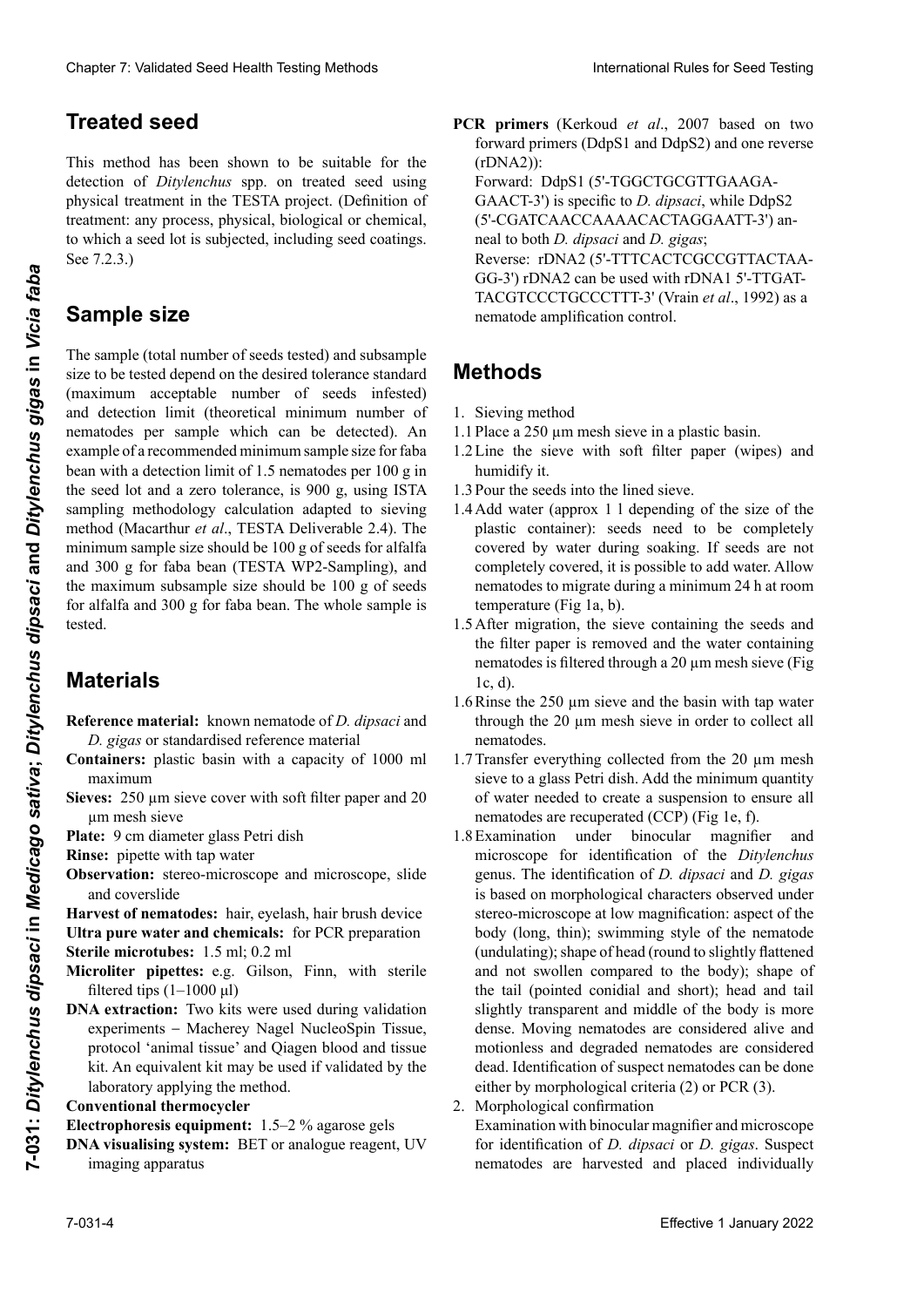#### $\mathbf{L}$ orphological characters for *Duylenchus* dipsaci and D. gigas identification<br>
and the purpose of the state of the state of the state of the state of the state of the state of the state of the state of the state of the state of the state of the state of the state **Morphological characters for** *Ditylenchus*

| between slide and coverslides for identification.<br>Examination<br>of<br>characters is done at high magnification $(x100)$<br>and nematodes need to be immobile. To ensure<br>immobility, nematodes are heated (to approximately<br>60 °C for about 10 to 30 s). The following<br>observations are made under a microscope: the size<br>of the stylet (10-12 $\mu$ m); body size (1000-1300 $\mu$ m<br>for Dd and 1373–1950 µm for Dg); number of lateral<br>lines (4) and the shape of tail (should be conical and<br>pointed). Morphological characters are described in<br>PM 7/87 (EPPO 2008) and Volvas et al. (2011) (Fig.<br>2a, b). All of the above characters must be present<br>on alfalfa seeds to identify nematodes as <i>D. dipsaci</i> .<br>On faba bean seeds, nematodes with all the above<br>criteria can be identified as Ditylenchus sp. However,<br>as morphological criteria cannot be differentiated<br>between the two species, except at the adult stage, a<br>PCR is required.<br>Morphological characters for Ditylenchus<br><i>dipsaci</i> and <i>D. gigas</i> identification<br>Characteristics D. dipsaci D. dipsaci D. gigas<br>female<br>Body length<br>$1000 -$<br>1300<br>$(\mu m)$<br>Stylet length<br>$10 - 12$<br>$(\mu m)$ | specific<br>the<br>According to PM 7/87<br>(1) Bulletin EPPO<br>bulletin 38, 2008<br>male<br>female | morphological<br>According to Volvas<br>et al., 2011 | 3. Polymerase chain reaction (PCR) confirmation<br>3.1 Each suspect nematode is placed in a microtube with<br>180 $\mu$ l of kit extraction buffer for further extraction.<br>Add a negative control (a nematode different than $D$ .<br>$dipsaci$ , a positive control ( <i>D. dipsaci</i> ) and a negative<br>process control (extraction buffer).<br>3.2 DNA extraction is performed using a commercial kit<br>according to the instructions provided.<br>3.3 Use Kerkoud primers and nematode amplification<br>control primers in a separate PCR reaction with the<br>same DNA extract. Using water as a negative PCR<br>control.<br>3.4 The mix and program for Kerkoud PCR is described<br>in the tables below.<br>3.5For the nematode amplification control, the mix is<br>described in a table below (Example of PCR mix and<br>program for nematode amplification control); same<br>program as the Kerkoud primers.<br>3.6 Fractionate 10 µl of the PCR products containing a<br>loading buffer on an agarose gel of 1.5%, with 100 bp<br>ladder (migration conditions 180 V for 45 min) for<br>example. Stain with ethidium bromide in a bath and<br>rinse in water.<br>3.7 An electrophoresis profile showing both a 517 bp<br>(DdpS2 / rDNA2) and a 707 bp band (DdpS2 / |
|--------------------------------------------------------------------------------------------------------------------------------------------------------------------------------------------------------------------------------------------------------------------------------------------------------------------------------------------------------------------------------------------------------------------------------------------------------------------------------------------------------------------------------------------------------------------------------------------------------------------------------------------------------------------------------------------------------------------------------------------------------------------------------------------------------------------------------------------------------------------------------------------------------------------------------------------------------------------------------------------------------------------------------------------------------------------------------------------------------------------------------------------------------------------------------------------------------------------------------------------------------------------|-----------------------------------------------------------------------------------------------------|------------------------------------------------------|--------------------------------------------------------------------------------------------------------------------------------------------------------------------------------------------------------------------------------------------------------------------------------------------------------------------------------------------------------------------------------------------------------------------------------------------------------------------------------------------------------------------------------------------------------------------------------------------------------------------------------------------------------------------------------------------------------------------------------------------------------------------------------------------------------------------------------------------------------------------------------------------------------------------------------------------------------------------------------------------------------------------------------------------------------------------------------------------------------------------------------------------------------------------------------------------------------------------------------------------------------------------------------------|
|                                                                                                                                                                                                                                                                                                                                                                                                                                                                                                                                                                                                                                                                                                                                                                                                                                                                                                                                                                                                                                                                                                                                                                                                                                                                    |                                                                                                     |                                                      |                                                                                                                                                                                                                                                                                                                                                                                                                                                                                                                                                                                                                                                                                                                                                                                                                                                                                                                                                                                                                                                                                                                                                                                                                                                                                      |
|                                                                                                                                                                                                                                                                                                                                                                                                                                                                                                                                                                                                                                                                                                                                                                                                                                                                                                                                                                                                                                                                                                                                                                                                                                                                    |                                                                                                     |                                                      |                                                                                                                                                                                                                                                                                                                                                                                                                                                                                                                                                                                                                                                                                                                                                                                                                                                                                                                                                                                                                                                                                                                                                                                                                                                                                      |
|                                                                                                                                                                                                                                                                                                                                                                                                                                                                                                                                                                                                                                                                                                                                                                                                                                                                                                                                                                                                                                                                                                                                                                                                                                                                    |                                                                                                     |                                                      |                                                                                                                                                                                                                                                                                                                                                                                                                                                                                                                                                                                                                                                                                                                                                                                                                                                                                                                                                                                                                                                                                                                                                                                                                                                                                      |
|                                                                                                                                                                                                                                                                                                                                                                                                                                                                                                                                                                                                                                                                                                                                                                                                                                                                                                                                                                                                                                                                                                                                                                                                                                                                    |                                                                                                     | D. gigas<br>male                                     | rDNA2) identifies <i>D. dipsaci</i> . If only the 707 bp band<br>is observed, the tested individual is identified as $D$ .                                                                                                                                                                                                                                                                                                                                                                                                                                                                                                                                                                                                                                                                                                                                                                                                                                                                                                                                                                                                                                                                                                                                                           |
|                                                                                                                                                                                                                                                                                                                                                                                                                                                                                                                                                                                                                                                                                                                                                                                                                                                                                                                                                                                                                                                                                                                                                                                                                                                                    | $1000 -$<br>1300<br>1932)                                                                           | 1780<br>1557<br>$(1561 -$<br>$(1373 -$<br>1716)      | gigas (Fig 3).<br>3.8 The profile for the nematode amplification control can<br>give one or several bands around 700-1400 bp (Use                                                                                                                                                                                                                                                                                                                                                                                                                                                                                                                                                                                                                                                                                                                                                                                                                                                                                                                                                                                                                                                                                                                                                    |
|                                                                                                                                                                                                                                                                                                                                                                                                                                                                                                                                                                                                                                                                                                                                                                                                                                                                                                                                                                                                                                                                                                                                                                                                                                                                    | $10 - 12$<br>12                                                                                     | 11.6<br>$(11.5 - 13)$<br>$(11-12.5)$                 | the 1 kb ladder for the electrophoresis run). Some<br>bands can appear in the extraction control (Fig 4).                                                                                                                                                                                                                                                                                                                                                                                                                                                                                                                                                                                                                                                                                                                                                                                                                                                                                                                                                                                                                                                                                                                                                                            |
| $36 - 40$<br>Body width<br>$(\mu m)$                                                                                                                                                                                                                                                                                                                                                                                                                                                                                                                                                                                                                                                                                                                                                                                                                                                                                                                                                                                                                                                                                                                                                                                                                               | $37 - 41$<br>48.9<br>56.4)                                                                          | 56.7<br>$(43.0 -$<br>$(34.3 -$<br>63.0)              |                                                                                                                                                                                                                                                                                                                                                                                                                                                                                                                                                                                                                                                                                                                                                                                                                                                                                                                                                                                                                                                                                                                                                                                                                                                                                      |
| Number of<br>$\overline{4}$<br>lateral lines                                                                                                                                                                                                                                                                                                                                                                                                                                                                                                                                                                                                                                                                                                                                                                                                                                                                                                                                                                                                                                                                                                                                                                                                                       | $\overline{4}$<br>4                                                                                 | 4                                                    | <b>Example of program for Kerkoud protocol</b>                                                                                                                                                                                                                                                                                                                                                                                                                                                                                                                                                                                                                                                                                                                                                                                                                                                                                                                                                                                                                                                                                                                                                                                                                                       |
| 82<br>Vulva position<br>$(79 - 82)$<br>(% )                                                                                                                                                                                                                                                                                                                                                                                                                                                                                                                                                                                                                                                                                                                                                                                                                                                                                                                                                                                                                                                                                                                                                                                                                        | 81.5                                                                                                | $(80 - 83)$                                          | Number of Temperature Duration<br>cycles                                                                                                                                                                                                                                                                                                                                                                                                                                                                                                                                                                                                                                                                                                                                                                                                                                                                                                                                                                                                                                                                                                                                                                                                                                             |
| $1\frac{3}{4}-2\frac{1}{4}$<br>Vulva-anus<br>tail length<br>distance                                                                                                                                                                                                                                                                                                                                                                                                                                                                                                                                                                                                                                                                                                                                                                                                                                                                                                                                                                                                                                                                                                                                                                                               |                                                                                                     | 228 µm<br>$(208 - 266)$                              | 94 °C<br>1 min<br>40<br>94 °C<br>30 <sub>s</sub>                                                                                                                                                                                                                                                                                                                                                                                                                                                                                                                                                                                                                                                                                                                                                                                                                                                                                                                                                                                                                                                                                                                                                                                                                                     |
| Pharengial<br>$6.5 - 7.1$                                                                                                                                                                                                                                                                                                                                                                                                                                                                                                                                                                                                                                                                                                                                                                                                                                                                                                                                                                                                                                                                                                                                                                                                                                          | $6.5 - 7.3$<br>8.5                                                                                  | $8.3(6.7-$                                           | 55 °C<br>30 s                                                                                                                                                                                                                                                                                                                                                                                                                                                                                                                                                                                                                                                                                                                                                                                                                                                                                                                                                                                                                                                                                                                                                                                                                                                                        |
| length $(\mu m)$                                                                                                                                                                                                                                                                                                                                                                                                                                                                                                                                                                                                                                                                                                                                                                                                                                                                                                                                                                                                                                                                                                                                                                                                                                                   |                                                                                                     | $(7.3 - 9.3)$<br>10.7)                               | 72 °C<br>45 <sub>s</sub>                                                                                                                                                                                                                                                                                                                                                                                                                                                                                                                                                                                                                                                                                                                                                                                                                                                                                                                                                                                                                                                                                                                                                                                                                                                             |
| $14 - 18$<br>Tail length<br>$(\mu m)$                                                                                                                                                                                                                                                                                                                                                                                                                                                                                                                                                                                                                                                                                                                                                                                                                                                                                                                                                                                                                                                                                                                                                                                                                              | $11 - 15$<br>27.6)                                                                                  | 17.9<br>$20(16.8 -$<br>$(15.7 -$<br>20.0)            | 72 °C<br>5 min<br>2H15<br>10 °C                                                                                                                                                                                                                                                                                                                                                                                                                                                                                                                                                                                                                                                                                                                                                                                                                                                                                                                                                                                                                                                                                                                                                                                                                                                      |

- International Rules for Seed Testing **International Chapter 7: Validated Seed Health Testing Methods** 
	- 3. Polymerase chain reaction (PCR) confirmation
	- 3. Polymerase chain reaction (PCR) confirmation<br>3.1 Each suspect nematode is placed in a microtube with 180 μl of kit extraction buffer for further extraction. dipsaci), a positive control (*D. dipsaci*) and a negative mpattery, a pattern country (2 comparter) and Volvas *et al*., 2011 Add a negative control (a nematode different than *D*. process control (extraction buffer). vas *et al.*, 2011
	- boletín 38, 2008 **die** *Ditylenchus dipsaci* **und** *D. gigas* Charactéris-*D. dipsaci D. dipsaci D. gigas D. gigas*  3.2 DNA extraction is performed using a commercial kit Características *D. dipsaci*   $\frac{1}{2}$ *D. dipsaci*   $\frac{1}{2}$ **D. giga cording to the instructions provided.** hemann ann an chomhair ann an chomhair an chomhair an chomhair an chomhair an chomhair an chomhair an chomhair <br>Tha an chomhair an chomhair an chomhair an chomhair an chomhair an chomhair an chomhair an chomhair an chomhai
	- 3.3 Use Kerkoud primers and nematode amplification control primers in a separate PCR reaction with the  $\frac{1}{2}$  extract. Using water as a negative control.  $\alpha$ uact.  $\alpha$ sing same DNA extract. Using water as a negative PCR *D. D. D. gigas*, *D. gigas*,
	- comot.<br>Externive and program for Kerkoud PCR is describe in the tables below.  $,4$ *dipsaci*, *dipsaci*, ua pur descriped  $\theta$  and  $\theta$  are the state of  $\theta$  and  $\theta$  and  $\theta$  and  $\theta$  and  $\theta$  and  $\theta$  and  $\theta$  and  $\theta$  and  $\theta$  and  $\theta$  and  $\theta$  and  $\theta$  and  $\theta$  and  $\theta$  and  $\theta$  and  $\theta$  and  $\theta$  and  $\theta$  and  $\theta$  and  $\theta$  and  $\theta$  and  $\overline{1}$ 3.4 The mix and program for Kerkoud PCR is described
	- cuerpo (111 m)<br>(43,0–44,0–112,0–45,0–112,0–112,0–113,0–114,0–114,0–114,0–114,0–114,0–114,0–114,0–114,0–114,0–114,0–114,0–114,  $\frac{6}{1}$ (34,3)<br>(34,3)  $3.5$ For the nematode amplification control, the mix is described in a table below (*Example of PCR mix and* program for nematode amplification control); s  $\frac{1}{2}$  program as the Kerkoud primers. 11.6 *program for nematode amplification control*); same
	- program as the Refixodd primers.<br>3.6 Fractionate 10 µl of the PCR products containing a loading buffer on an agarose gel of 1.5 % ladder (migration conditions 180 V for 45 min) for raduce (inigration conditions Too + 1 example. Stain with ethidium bromide in a bath and rinse in water.  $\mathbf{er}$ ,  $\mathbf{er}$ ,  $\mathbf{er}$  $\overline{10}$  $\frac{36}{4}$  or the TCK product  $(1.3)$ nam.<br>. . . .  $\mathfrak{m}$  Too  $\frac{1}{2}$  iii  $\frac{1}{2}$  or  $\frac{1}{2}$  or the FOR products c loading buffer on an agarose gel of  $1.5\%$ , with 100 bp  $\mathbf{r},\mathbf{r}$
	- 3.7 An electrophoresis profile showing both a 517 bp (DdpS2 / rDNA2) and a 707 bp band (DdpS2 / rDNA2) identifies *D. dipsaci*. If only the 707 bp band is observed, the tested individual is identified Abstand tail length *gigas* (Fig 3). 27,6) 20,0) is observed, the tested individual is identified as *D.*
	- 3.8 The profile for the nematode amplification control can give one or several bands around 700–1400 bp (Use the 1 kb ladder for the electrophoresis run). Some  $\mu$  hands can appear in the extraction control (Fig. 4) bands can appear in the extraction control (Fig 4).

## **a b c d e f Example of program for Kerkoud protocol**

| cycles | Number of Temperature Duration |                 |
|--------|--------------------------------|-----------------|
|        | 94 $^{\circ}$ C                | 1 min           |
| 40     | 94 °C                          | 30 <sub>s</sub> |
|        | 55 °C                          | 30 <sub>s</sub> |
|        | 72 °C                          | 45 s            |
|        | 72 °C                          | 5 min           |
| 2H15   | 10 °C                          |                 |



Figure 1. a–f Nematode extraction by filtration method.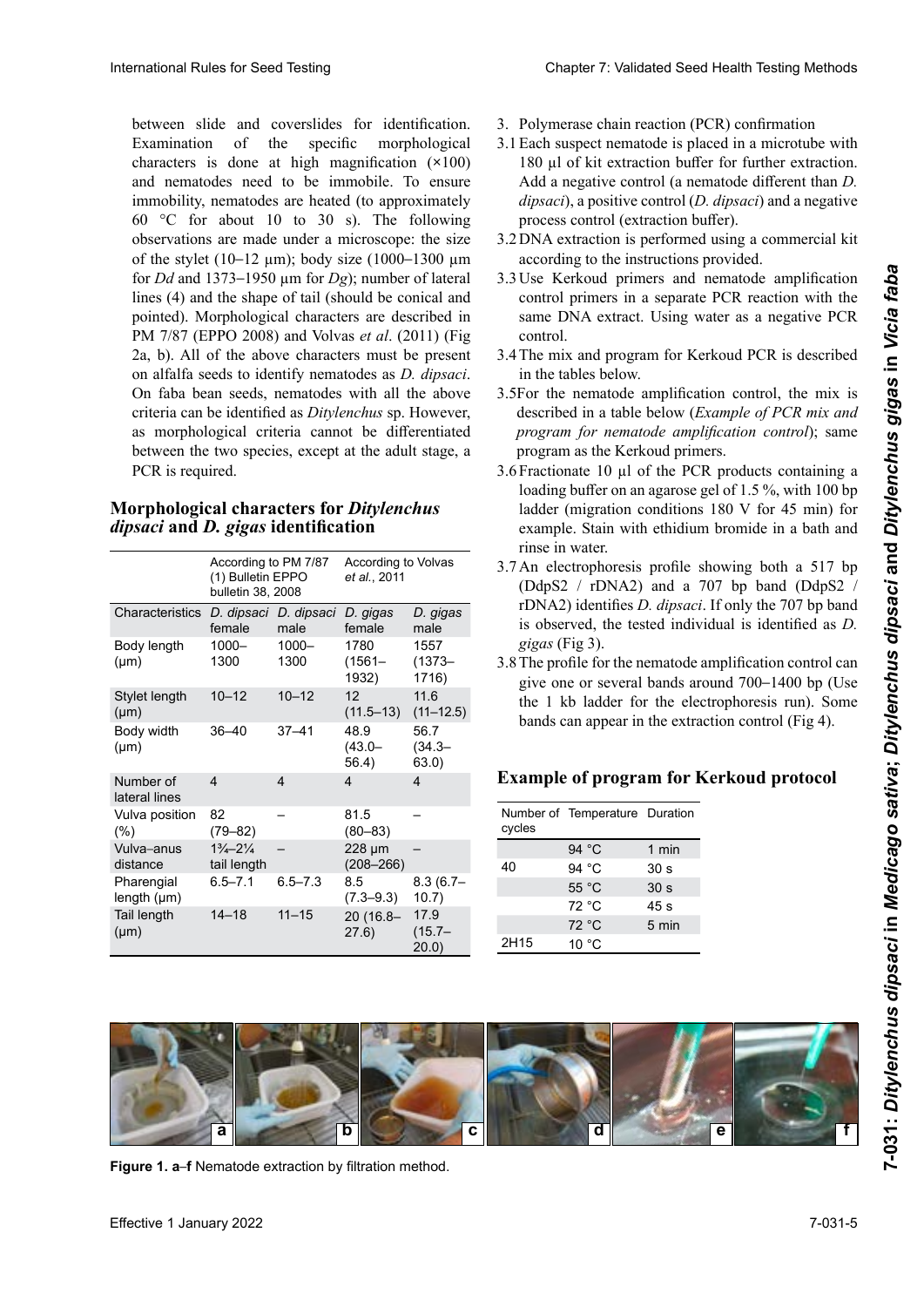### **Decision table**

| Nematode<br>amplification control | DNA amplified by<br><b>Kerkoud PCR</b> | Follow-up                                   |
|-----------------------------------|----------------------------------------|---------------------------------------------|
| positive / negative               | 707 bp                                 | D. gigas<br>identification                  |
| positive / negative               | 517 bp and 707 bp                      | D. dipsaci<br>identification                |
| positive                          | negative                               | No D. dipsaci or D.<br>gigas identification |
| negative                          | negative                               | Not valid, test must<br>be repeated         |
|                                   |                                        |                                             |

#### Conoral mothodo  $\frac{1}{2}$ **General methods** 40 <del>94 °C 30 °C 30</del>

# **Quality assurance**

#### wiederholt werden Critical control points (CCP)

# **Media and solutions**

#### **Example of PCR mix for nematode** *D. dipsaci* es una plaga cuarentenaria en semillas de alfalfa **amplification control**

| Compound                    | Concentration Final | concentration | Volume<br>in $20$ µ |
|-----------------------------|---------------------|---------------|---------------------|
| Sterile ultra<br>pure water |                     |               | 9.24                |
| <b>Buffer</b>               | $10\times$          | 1             | 2                   |
| MgCl <sub>2</sub>           | 50 mM               | 1.5           | 0.6                 |
| dNTP                        | 2 mM                | 0.2           | 2                   |
| rDNA <sub>2</sub>           | $10 \mu M$          | 0.5           | 1                   |
| rDNA1                       | $10 \mu M$          | 0.5           | 1                   |
| Platinum<br>Taq             | $5$ U/ $\mu$ I      | 0.04          | 0.16                |
| <b>DNA</b> matrix           |                     |               | 4                   |
|                             |                     |               |                     |

#### **Ejemplo de mezcla de PCR para el control de amplificación de nematodos Beispiel des PCR-Mix für**  Example of Fortunx for Remotal Exemple of DCD mix for Kerkeud **PCR pour le témoin d'amplification Example of PCR mix for Kerkoud nématode protocol**

| Nematode                                                                                                                                                               | DNA amplified by                                                                                                                                                                                                                                                                                                                                                                                                | Follow-up                                             | <b>Example of PCR mix for nematode</b> |                        |                        |                |
|------------------------------------------------------------------------------------------------------------------------------------------------------------------------|-----------------------------------------------------------------------------------------------------------------------------------------------------------------------------------------------------------------------------------------------------------------------------------------------------------------------------------------------------------------------------------------------------------------|-------------------------------------------------------|----------------------------------------|------------------------|------------------------|----------------|
| amplification control<br>positive / negative                                                                                                                           | <b>Kerkoud PCR</b>                                                                                                                                                                                                                                                                                                                                                                                              | D. gigas                                              |                                        | amplification control  |                        |                |
|                                                                                                                                                                        | 707 bp                                                                                                                                                                                                                                                                                                                                                                                                          | identification                                        | Compound                               | Concentration Final    |                        | Volume         |
| positive / negative                                                                                                                                                    | 517 bp and 707 bp                                                                                                                                                                                                                                                                                                                                                                                               | D. dipsaci<br>identification                          | Sterile ultra                          |                        | concentration in 20 µl |                |
| positive                                                                                                                                                               | negative                                                                                                                                                                                                                                                                                                                                                                                                        | No D. dipsaci or D.<br>gigas identification           | pure water                             |                        |                        | 9.24           |
| negative                                                                                                                                                               | negative                                                                                                                                                                                                                                                                                                                                                                                                        | Not valid, test must                                  | <b>Buffer</b>                          | $10\times$             | 1                      | $\overline{2}$ |
|                                                                                                                                                                        |                                                                                                                                                                                                                                                                                                                                                                                                                 | be repeated                                           | MgCl <sub>2</sub>                      | 50 mM                  | 1.5                    | 0.6            |
|                                                                                                                                                                        |                                                                                                                                                                                                                                                                                                                                                                                                                 |                                                       | dNTP                                   | 2 mM                   | 0.2                    | $\overline{2}$ |
|                                                                                                                                                                        |                                                                                                                                                                                                                                                                                                                                                                                                                 |                                                       | rDNA <sub>2</sub>                      | $10 \mu M$             | 0.5                    | $\mathbf{1}$   |
| <b>General methods</b>                                                                                                                                                 |                                                                                                                                                                                                                                                                                                                                                                                                                 |                                                       | rDNA1                                  | $10 \mu M$             | 0.5                    | $\mathbf{1}$   |
|                                                                                                                                                                        |                                                                                                                                                                                                                                                                                                                                                                                                                 |                                                       | Platinum                               | $5$ U/ $\mu$ I         | 0.04                   | 0.16           |
|                                                                                                                                                                        |                                                                                                                                                                                                                                                                                                                                                                                                                 | Reporting results: The result of a seed health test   | Taq<br>DNA matrix                      |                        |                        | 4              |
|                                                                                                                                                                        |                                                                                                                                                                                                                                                                                                                                                                                                                 | should indicate the scientific name of the pathogen   |                                        |                        |                        |                |
| The report must indicate the number of seeds tested.<br>In the case of a negative result (pathogen not detect-<br>ed), the results must be reported as 'not detected'. |                                                                                                                                                                                                                                                                                                                                                                                                                 | Compound                                              | Concentration Final                    | concentration in 20 µl | Volume                 |                |
|                                                                                                                                                                        | In the case of a positive result, the report must indicate                                                                                                                                                                                                                                                                                                                                                      |                                                       | Sterile ultra                          |                        |                        | 6.2            |
| the scientific name of the pathogen at the genus or                                                                                                                    |                                                                                                                                                                                                                                                                                                                                                                                                                 |                                                       | pure water<br><b>Buffer</b>            | $10\times$             | 1                      | $\overline{2}$ |
| species level, and the presence of mobile (alive),<br>motionless, or motionless and degraded (dead)<br>nematodes observed.                                             |                                                                                                                                                                                                                                                                                                                                                                                                                 | MgCl <sub>2</sub>                                     | 50 mM                                  | 1.5                    | 0.6                    |                |
|                                                                                                                                                                        |                                                                                                                                                                                                                                                                                                                                                                                                                 | dNTP                                                  | 2 mM                                   | 0.2                    | $\overline{2}$         |                |
|                                                                                                                                                                        |                                                                                                                                                                                                                                                                                                                                                                                                                 | DdpS1                                                 | $10 \mu M$                             | 0.5                    | $\mathbf{1}$           |                |
|                                                                                                                                                                        |                                                                                                                                                                                                                                                                                                                                                                                                                 |                                                       | DdpS2                                  | $10 \mu M$             | 1                      | 2              |
|                                                                                                                                                                        |                                                                                                                                                                                                                                                                                                                                                                                                                 | rDNA <sub>2</sub>                                     | $10 \mu M$                             | $\mathbf{1}$           | $\overline{2}$         |                |
| <b>Quality assurance</b><br><b>Critical control points (CCP)</b>                                                                                                       |                                                                                                                                                                                                                                                                                                                                                                                                                 | Platinum                                              | $5$ U/ $\mu$ I                         | 0.05                   | 0.2                    |                |
|                                                                                                                                                                        |                                                                                                                                                                                                                                                                                                                                                                                                                 | Taq<br><b>DNA</b> matrix                              |                                        |                        | $\overline{4}$         |                |
| cycle after each use.                                                                                                                                                  | D. dipsaci is a quarantine pest on alfalfa seed in some<br>areas in the world, so national regulations must be<br>respected. The 250 µm and 20 µm sieves used in the<br>filtration protocol must be rinsed thoroughly to ensure<br>all nematodes present are collected. To avoid cross<br>contamination, sieves, basins and Petri dishes must be<br>carefully cleaned, rinsed with hot water, disinfected using | sodium hypochlorite and then put through a dishwasher |                                        |                        |                        |                |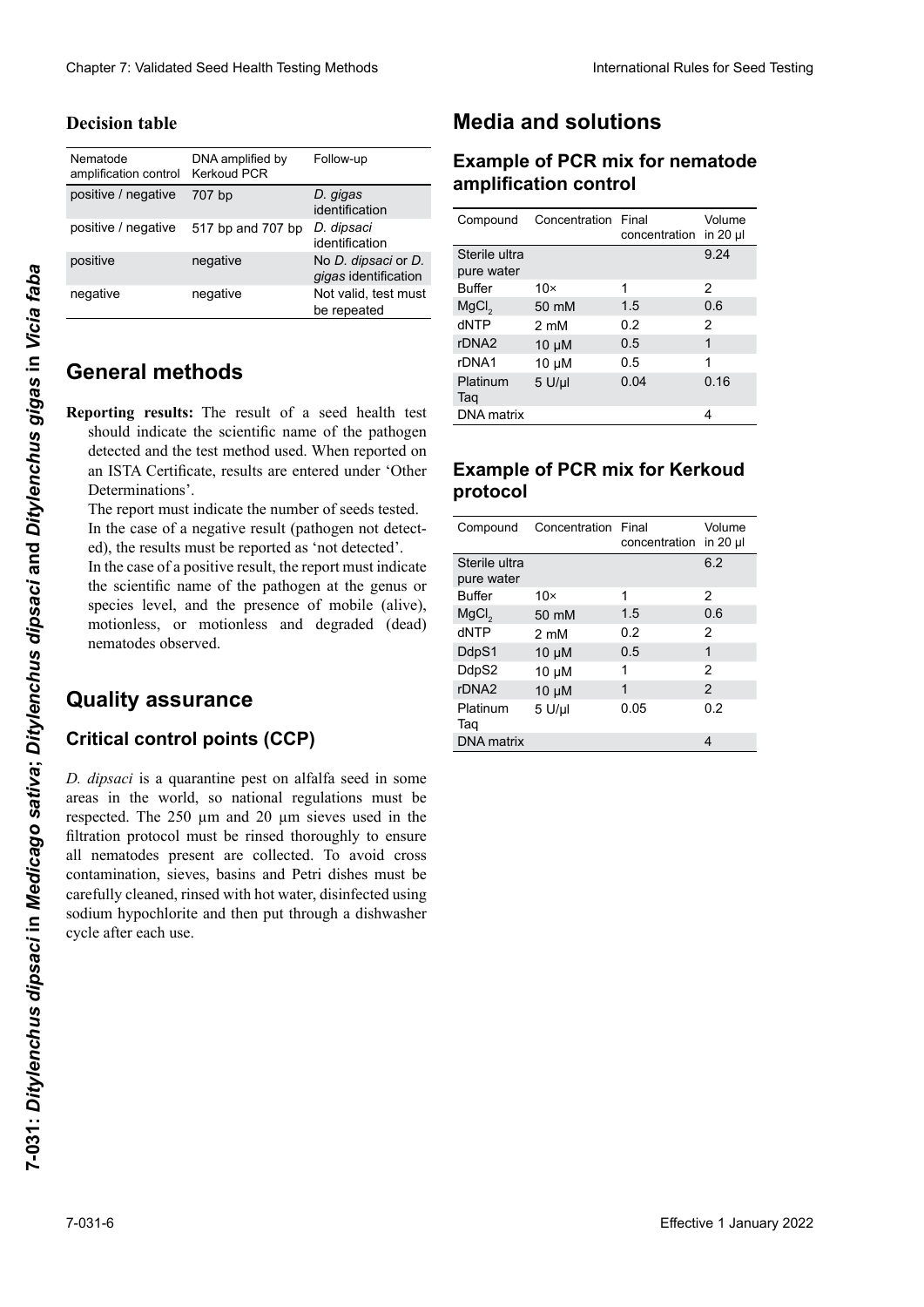

Figure 2. a Ditylenchus dipsaci extracted from alfalfa. b Ditylenchus gigas.



Figure 3. Aspect of electrophoresis gel after amplification of specific primers DdpS1 and DdpS2.



**Figura 4. Aspecto de electrophonesis pol ofter emplification af control omplification primers dPNA4 em ddPNA2** Figure 4. Aspect of electrophoresis gel after amplification of control amplification primers rDNA1 and rDNA2.